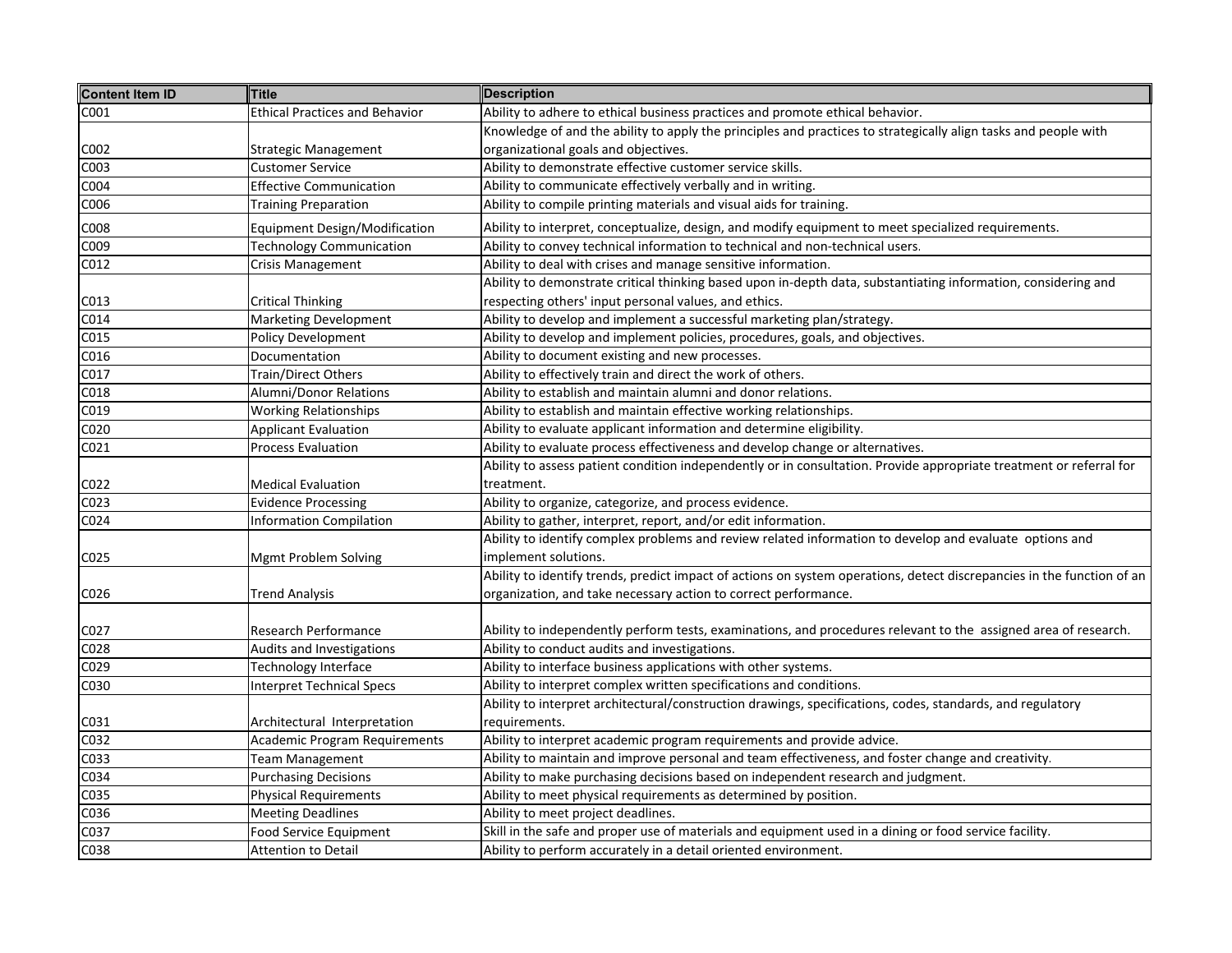| C039             | <b>Basic Math</b>                       | Ability to perform basic mathematical calculations.                                                                                                                                                |
|------------------|-----------------------------------------|----------------------------------------------------------------------------------------------------------------------------------------------------------------------------------------------------|
| C040             | On-Site Design/Engineering              | Ability to perform on-site design services and field engineering work.                                                                                                                             |
| C041             | Photography/Graphic Operations          | Ability to plan, implement, and direct photography, graphics, and audio/visual associated operations.                                                                                              |
| C042             | <b>Budget Prep/Monitoring</b>           | Ability to prepare and monitor budget information.                                                                                                                                                 |
| C043             | <b>Present Scientific Findings</b>      | Ability to prepare reports and present scientific findings.                                                                                                                                        |
| C044             | <b>Workshop Preparation</b>             | Ability to prepare, coordinate, and conduct workshops.                                                                                                                                             |
| C <sub>045</sub> | Prioritize and Multi-task               | Ability to prioritize, organize and perform multiple work assignments simultaneously.                                                                                                              |
| C046             | Leadership/Direction                    | Ability to provide leadership and direction in programmatic, budgetary, and operational functions.                                                                                                 |
| C047             | <b>Counseling Techniques</b>            | Ability to provide subject matter expertise and counsel others.                                                                                                                                    |
| C048             | <b>University Representation</b>        | Ability to represent the University in appointed area as required.                                                                                                                                 |
| C049             | Data Reconciliation                     | Ability to compile, review, and reconcile data for accuracy, completeness, and compliance.                                                                                                         |
| C050             | Project Work Review                     | Ability to review project work, quantities, costs, accuracy of specifications, completeness, and constructability.                                                                                 |
| C051             | <b>Equipment Operation</b>              | Knowledge of and ability to safely operate machinery, tools, equipment and materials used in area of work.                                                                                         |
|                  |                                         | Ability to strategically plan and serve as a catalyst for organizational change, cultivate a shared vision with others,                                                                            |
| C052             | <b>Strategic Planning</b>               | and motivate others to transfer vision into action.                                                                                                                                                |
| C053             | <b>Supervisory Requirement</b>          | Ability to train and supervise employees.                                                                                                                                                          |
| C055             | Follow Instructions                     | Ability to understand and follow written and oral instructions.                                                                                                                                    |
| C056             | Training Needs/Development              | Ability to understand and interpret educational needs and to develop effective instructional media solutions.                                                                                      |
| C057             | <b>Firearm Standards</b>                | Ability to use a firearm proficiently per standards set by the Criminal Justice Standards and Training Commission<br>(CJSTC).                                                                      |
| C059             | <b>Blueprints Specifications</b>        | Ability to utilize blueprints and specifications.                                                                                                                                                  |
| C060             | Multimedia Techniques                   | Ability to utilize multimedia approaches to training.                                                                                                                                              |
| C062             | Problem Solving Skills                  | Ability to utilize problem solving skills.                                                                                                                                                         |
| C063             | Self Defense                            | Ability to utilize self defense procedures.                                                                                                                                                        |
| C064             | <b>Technical Skills</b>                 | Ability to utilize technical skills.                                                                                                                                                               |
| C065             | Artistic Knowledge                      | Knowledge and ability in chosen artistic profession.                                                                                                                                               |
| C066             | Academic Resource Knowledge             | Knowledge of academic resources available to students.                                                                                                                                             |
| C067             | <b>Fundraising Ability</b>              | Ability to solicit donors.                                                                                                                                                                         |
| C068             | <b>Enrollment Management</b>            | Knowledge of admissions, registration and graduation requirements.                                                                                                                                 |
| C069             | <b>Adult Education Theory</b>           | Knowledge of adult learning theory.                                                                                                                                                                |
|                  |                                         | Knowledge of and ability to apply the processes, procedures and methods used in museum operations in<br>compliance with applicable governing entities such as the American Association of Museums. |
| C070             | <b>Museum Operations</b>                |                                                                                                                                                                                                    |
| C071             | Safe Work Environment                   | Knowledge of and ability to identify safety hazards and necessary safety precautions to establish a safe work<br>environment.                                                                      |
| C072             | <b>Athletic Rules &amp; Regulations</b> | Knowledge of and ability to interpret and apply NCAA and ACC rules and regulations.                                                                                                                |
| C074             | Laws, Rules & Regulations               | Knowledge of and ability to interpret and apply related federal, state, and local laws, ordinances, rules and<br>regulations.                                                                      |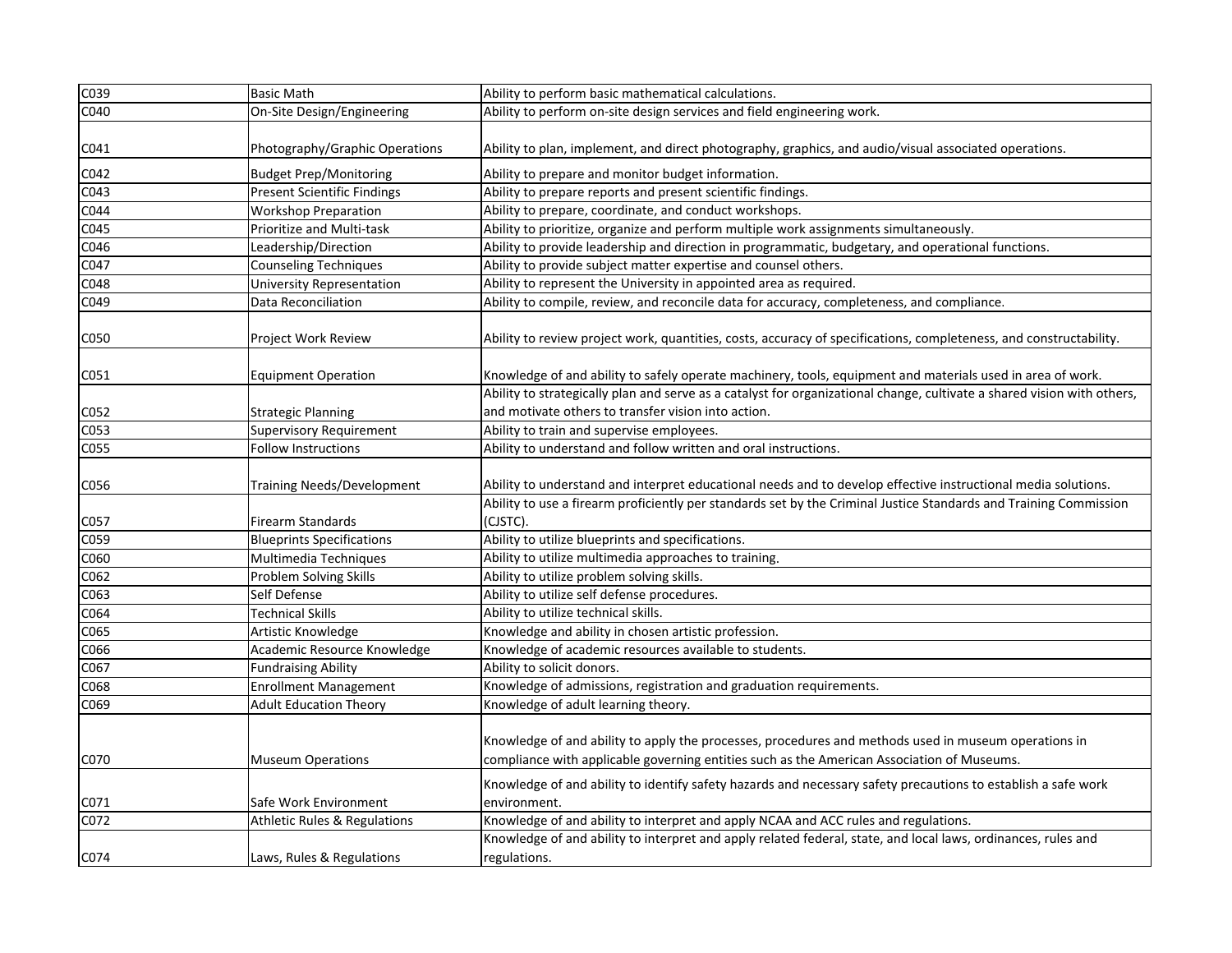|      |                                          | Knowledge of and the ability to interpret and apply related University policies, procedures, principles, and              |
|------|------------------------------------------|---------------------------------------------------------------------------------------------------------------------------|
| C075 | University Policy                        | practices.                                                                                                                |
| C076 | <b>Computer Application Knowledge</b>    | Knowledge of applicable computer applications and basic computer functions.                                               |
| C077 | Computer Software & Systems              | Knowledge of applicable computer software and operating systems.                                                          |
| C078 | <b>Production Special Effects</b>        | Knowledge of applicable lighting systems, sound production, and special effects.                                          |
| C079 | <b>Computer Programming</b>              | Ability to utilize and develop programming language and tools within the technology field.                                |
| C080 | <b>Art Education</b>                     | Knowledge of art/art education field.                                                                                     |
| C081 | <b>AV Editing Techniques</b>             | Knowledge of and ability to utilize audio and/or video recording, mastering and editing techniques.                       |
|      |                                          | Ability to maintain accurate records and retrieve files from active or archive sources. Basic filing practices to include |
| C082 | Filing/Recordkeeping                     | numeric and alphabetic systems.                                                                                           |
| C083 | <b>Medical Resources</b>                 | Knowledge of available medical resources and terminology.                                                                 |
| C085 | <b>Career Counseling Resources</b>       | Knowledge of career counseling tools and resources.                                                                       |
| C086 | <b>Coaching Techniques</b>               | Knowledge of coaching methods.                                                                                            |
| C087 | <b>Collections &amp; Cataloguing</b>     | Knowledge of collections development, acquisitions and cataloguing.                                                       |
|      |                                          |                                                                                                                           |
| C088 | Telecommunications                       | Knowledge of concepts, practices, and procedures within the telecommunications, network, and data fields.                 |
| C089 | Contract Administration                  | Knowledge of contract administration.                                                                                     |
| C090 | Research Animal Care                     | Knowledge of proper care for research animals.                                                                            |
| C091 | Media Technology & Trends                | Knowledge of current media technology and trends.                                                                         |
|      |                                          | Knowledge of and ability to apply current principles, methods and practices for the delivery of medical evaluation,       |
| C092 | <b>Medical Treatment</b>                 | diagnosis and treatment.                                                                                                  |
| C093 | Data Analysis Techniques                 | Knowledge of data analysis techniques and methodology.                                                                    |
| C094 | <b>Testing Methodologies</b>             | Knowledge of data gathering, analysis, testing methodologies, practices, and techniques.                                  |
|      |                                          | Knowledge of design techniques, tools, and principles involved in the production of precision technical plans,            |
| C095 | <b>Blueprint Design</b>                  | blueprints, drawings, and models.                                                                                         |
| C096 | <b>Fiscal/Accounting Technology</b>      | Knowledge of electronic data processing as it applies to fiscal and accounting activities.                                |
| C097 | <b>Purchasing Data Processing</b>        | Knowledge of electronic data processing as it applies to purchasing activities.                                           |
| C098 | <b>Electronic Repair</b>                 | Knowledge of electronic repair and the ability to troubleshoot electronic systems.                                        |
|      |                                          | Knowledge of federal, state, and local safety regulations, protocols, and procedures as they pertain to chemical,         |
| C099 | <b>Environmental Safety</b>              | hazardous waste, industrial hygiene, or environmental health standards.                                                   |
| C100 | <b>Contract &amp; Grant Fund Sources</b> | Knowledge of federal, state, and private sources for contract and grant funds.                                            |
| C101 | <b>Student Financial Resources</b>       | Knowledge of financial resources available to students.                                                                   |
| C102 | <b>Accounting Principles</b>             | Knowledge of and ability to apply Generally Accepted Accounting Principles (GAAP).                                        |
| C103 | <b>Instructional Systems</b>             | Knowledge of instructional systems development (ISD) models, applications, and best practices.                            |
| C104 | Journalism                               | Knowledge of journalism ethics, rules, and procedures.                                                                    |
| C105 | <b>Marketing Research</b>                | Knowledge of marketing research techniques and tools.                                                                     |
|      |                                          | Knowledge of materials, methods, and the tools involved in the construction or repair of buildings, garages, or           |
| C106 | <b>Construction Methodology</b>          | other structures.                                                                                                         |
| C107 | Psychiatric Care                         | Knowledge of medical information and treatment procedures related to psychiatric care.                                    |
| C108 | Motor Vehicle Maintenance                | Knowledge of parts, equipment, maintenance and the mechanical operation of motor vehicles.                                |
| C109 | First Aid                                | Knowledge of and ability to perform First Aid response.                                                                   |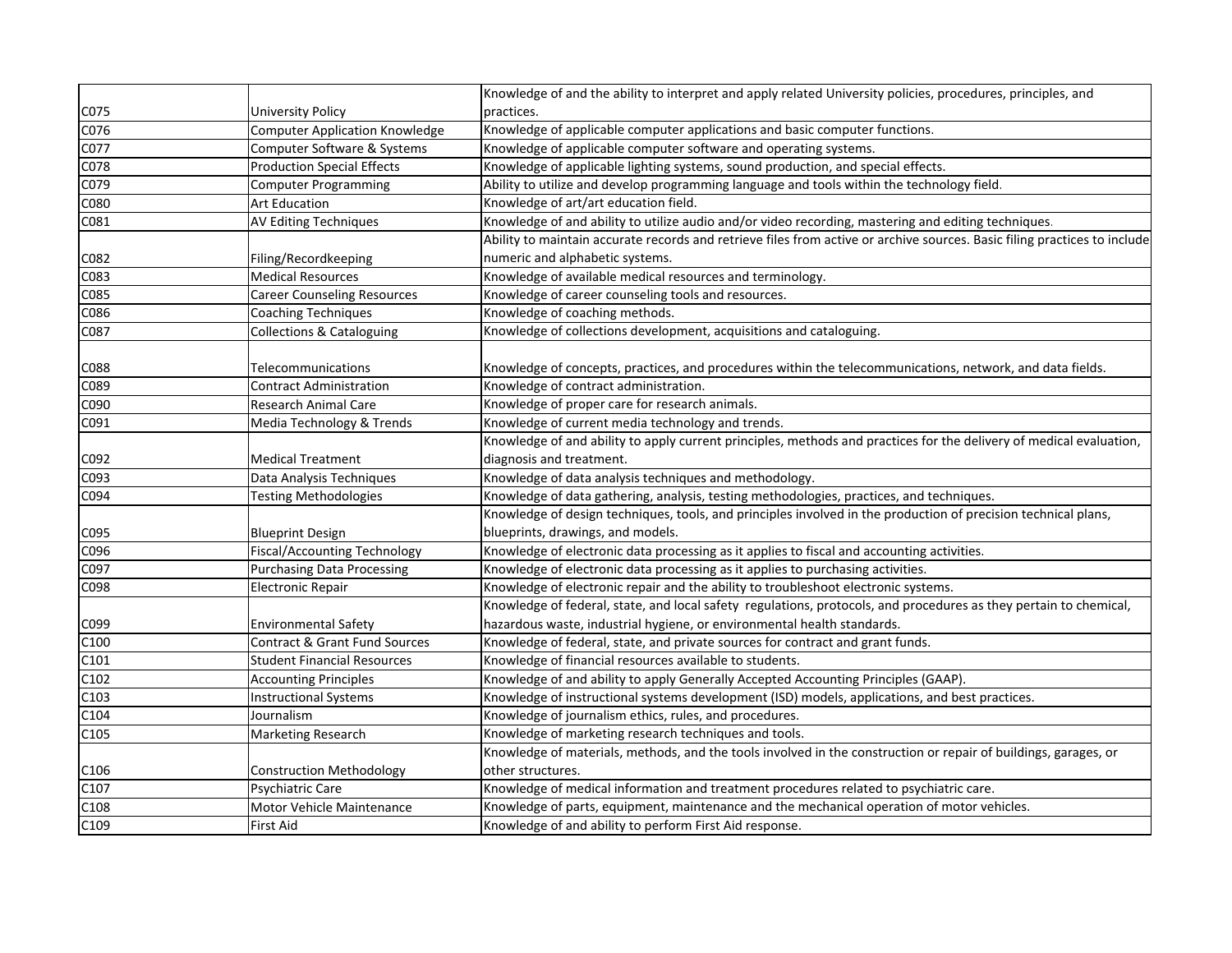|      |                                         | Knowledge of prescription drugs and other medications and the standard concepts, practices and procedures           |
|------|-----------------------------------------|---------------------------------------------------------------------------------------------------------------------|
| C111 | <b>Pharmaceutical Practices</b>         | related to pharmaceuticals.                                                                                         |
| C112 | <b>Academic Program Planning</b>        | Knowledge of principles and practices of academic program planning, development, and evaluation.                    |
|      |                                         | Knowledge of the principles and practices of event planning and ability to coordinate, organize and evaluate        |
| C113 | <b>Event Planning</b>                   | meetings and/or events.                                                                                             |
| C114 | <b>Project Planning</b>                 | Knowledge of the principles and practices of project planning, development, and evaluation.                         |
|      |                                         | Knowledge of principles, concepts, and methodology in designing, estimating, planning, and inspecting               |
| C116 | Construction Project Mgmt               | construction projects and managing project schedules.                                                               |
|      |                                         |                                                                                                                     |
| C117 | Human Resource Administration           | Knowledge of principles, practices, and standards of human resource administration in assigned area.                |
| C118 | <b>Facilities Operations</b>            | Knowledge of processes, procedures, and methods used in facilities operations.                                      |
| C119 | <b>Master Planning</b>                  | Knowledge of processes, procedures, and methods used in master planning.                                            |
| C120 | <b>Construction Design</b>              | Knowledge of professional design in construction management.                                                        |
| C121 | <b>Public Relations Practices</b>       | Knowledge of public relations practices.                                                                            |
| C122 | <b>Procurement Practices</b>            | Knowledge of purchasing, procurement, budgeting, and administrative management.                                     |
| C123 | Pharmacy Care                           | Knowledge of relevant drugs and non-pharmaceutical patient care aids.                                               |
| C124 | <b>Reporting Techniques &amp; Tools</b> | Knowledge of reporting techniques and exposure to reporting tools.                                                  |
| C126 | Research Methods                        | Knowledge of research methodology, principles, and practices in area of work.                                       |
| C127 | Scientific Problem Solving              | Knowledge of scientific rules and methods to solve problems.                                                        |
| C128 | Sports Medicine                         | Knowledge of current best practices in sports medicine and physical fitness.                                        |
| C129 | <b>Computer Support Practices</b>       | Knowledge of standard concepts, practices, and procedures for computer support.                                     |
| C130 | Counseling Methodology                  | Knowledge of standard concepts, practices, and procedures of health, human services, and counseling programs.       |
| C131 | <b>Psychological Counseling</b>         | Knowledge of standard concepts, practices, and procedures related to psychological counseling and assessment.       |
| C132 | <b>Network &amp; Data Practices</b>     | Knowledge of standard concepts, practices, and procedures within the network and data field.                        |
| C133 | Programming Languages                   | Knowledge of standard programming languages, concepts, practices, and procedures within the technology field.       |
| C134 | <b>Student Program &amp; Activities</b> | Knowledge of student programs and activities.                                                                       |
| C136 | <b>Management Practices</b>             | Knowledge of the concept, principles and practices of management.                                                   |
|      |                                         |                                                                                                                     |
| C137 | <b>Budgeting Practices</b>              | Knowledge of the concepts, principles, and practices of accounting, budgeting, and cost control procedures.         |
| C138 | Career Counseling                       | Knowledge of the concepts, principles, and practices of career counseling and development.                          |
|      |                                         | Knowledge of the concepts, principles and practices of collections management to include proper handling,           |
| C139 | <b>Collections Management</b>           | installation, preservation and/or maintenance.                                                                      |
| C140 | Data Collection                         | Knowledge of the concepts, principles, and practices of data collection.                                            |
|      |                                         |                                                                                                                     |
| C141 | <b>Engineering Practices</b>            | Knowledge of the concepts, principles, and practices of engineering as applied to innovative research applications. |
| C142 | <b>Musical Concepts</b>                 | Knowledge of the concepts, principles, and practices of musical composition and accompaniment.                      |
|      |                                         |                                                                                                                     |
| C143 | Theatre & Stage Management              | Knowledge of the concepts, principles, and practices of theatre layout, production, and stage management.           |
| C144 | <b>Auditing Standards</b>               | Knowledge of the International Standards for the Professional Practice of Internal Auditing.                        |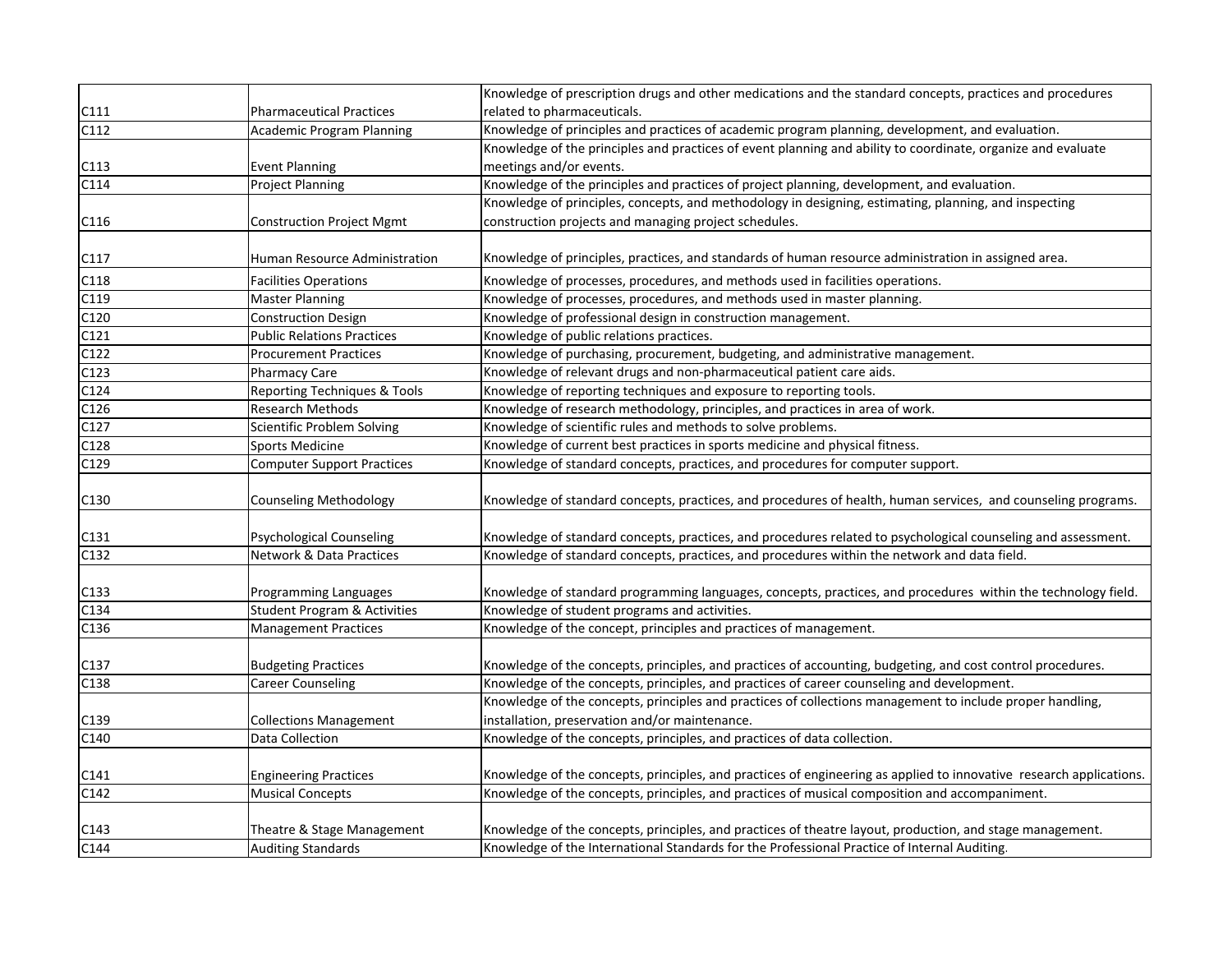| C146              | <b>Library Practices</b>            | Knowledge of the policies and practices of library services.                                                       |
|-------------------|-------------------------------------|--------------------------------------------------------------------------------------------------------------------|
| C147              | <b>Mental Health Evaluation</b>     | Knowledge of mental health evaluation instruments.                                                                 |
| C148              | <b>Fiscal Control</b>               | Knowledge of the principles and practices of fiscal control systems.                                               |
|                   |                                     | Knowledge of the principles, practices and acceptable techniques of coordinating fundraising and development       |
| C149              | Fundraising & Development           | activities.                                                                                                        |
|                   |                                     |                                                                                                                    |
| C151              | <b>Student Program Planning</b>     | Knowledge of the principles and practices of student program planning, development, and evaluation.                |
| C152              | Editing/Proofreading                | Ability to write and/or proofread and edit written word and/or information in various formats.                     |
| C153              | Television & Radio Production       | Knowledge of the standards, principles, trends, and practices of television and radio production.                  |
| $\overline{C154}$ | <b>Training Methodology</b>         | Knowledge of training and teaching methodology.                                                                    |
| C155              | Parking Infrastructure              | Knowledge of University facilities and parking infrastructure.                                                     |
| C156              | Web Design                          | Knowledge of web design and development.                                                                           |
| C157              | <b>Instructional Software</b>       | Proficient skills in multimedia and instructional course software.                                                 |
| C158              | <b>Treatment of Diverse Persons</b> | Skill in assessment and treatment of persons from diverse populations.                                             |
| C159              | Clinical & Research Projects        | Skill in conducting clinical and research projects.                                                                |
| C160              | <b>Material Costs Estimation</b>    | Skill in estimating the costs of materials and equipment.                                                          |
|                   |                                     | Knowledge of and ability to apply accreditation and/or compliance standards of applicable association, bureau, or  |
| C161              | Compliance and Accreditation        | other recognized governing entity in area of work.                                                                 |
|                   |                                     |                                                                                                                    |
| C162              | <b>Report Preparation</b>           | Skill in preparing clear and concise reports, policies, procedures, correspondences, and other written materials.  |
| C163              | Peoplesoft Methodology              | Knowledge of PeopleSoft development and interfacing methodology.                                                   |
| C164              | <b>Public Speaking</b>              | Skill in public speaking.                                                                                          |
| C165              | Physical or Life Science Field      | Knowledge of the physical or life science field.                                                                   |
| C166              | <b>Conflict Resolution</b>          | Ability to utilize conflict resolution skills.                                                                     |
| C167              | <b>Active Listening</b>             | Ability to listen and record accurate information.                                                                 |
| C168              | <b>Admissions Processes</b>         | Knowledge of university admissions processes.                                                                      |
| C169              | <b>Multicultural Affairs</b>        | Knowledge of diverse populations and multicultural affairs.                                                        |
| C170              | <b>Accounting Systems</b>           | Knowledge of accounting systems and practices.                                                                     |
| C171              | Art Storage and Display             | Knowledge of art storage and display methods, techniques, and procedures.                                          |
|                   |                                     |                                                                                                                    |
| C172              | <b>Collection/Cash Transactions</b> | Knowledge of collection and/or cash handling procedures and ability to perform monetary transactions.              |
| C173              | Juvenile Delinquents                | Ability to work with juvenile delinquents.                                                                         |
| C174              | <b>Custodial Practices</b>          | Knowledge of the practices and procedures of custodial work.                                                       |
| C175              | Independence                        | Ability to perform assigned responsibilities with minimal to moderate supervision.                                 |
|                   |                                     | Ability to coordinate shipping and receiving activities. Package products for shipment and delivery and/or receive |
| C176              | Inbound/Outbound Shipments          | inbound packages and process appropriate documentation.                                                            |
|                   |                                     | Ability to perform groundskeeping work to include the transplanting, cultivation, pruning, and trimming of plants, |
| C177              | <b>Groundskeeping Practices</b>     | shrubs, and trees.                                                                                                 |
|                   |                                     | Knowledge of cable, fiber, microwave networks, and satellite systems including the underlying theories and         |
| C178              | <b>Networking Materials</b>         | principles.                                                                                                        |
| C179              | <b>Office Practices</b>             | Knowledge of office practices, procedures, and etiquette.                                                          |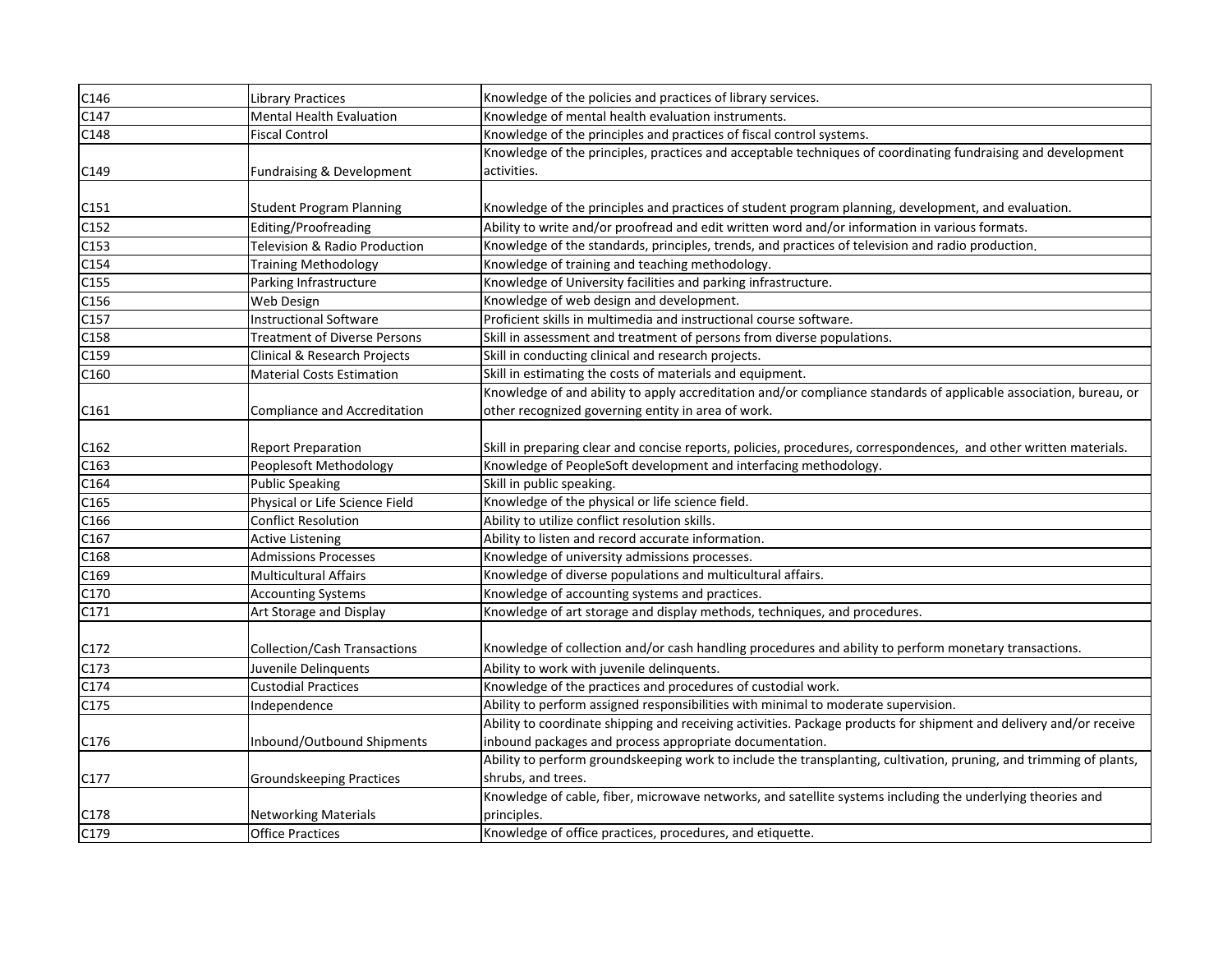|                   |                                      | Knowledge of exhibit displays, display design and installation. May include framing, art installation, construction |
|-------------------|--------------------------------------|---------------------------------------------------------------------------------------------------------------------|
| C <sub>180</sub>  | Exhibit Design/Installation          | and finishing, carpentry work, alterations and repairs.                                                             |
| C181              | Musical Instruments                  | Knowledge of musical instruments and relationships.                                                                 |
|                   |                                      |                                                                                                                     |
| C182              | Instrument Performance               | Ability to distinguish tonal quality and accurately tune instruments to their optimum performance ability.          |
| C183              | IT Security                          | Knowledge of information technology security measures.                                                              |
| C184              | <b>Food Preparation</b>              | Skill in preparing foods and desserts.                                                                              |
|                   |                                      |                                                                                                                     |
| C185              | <b>Emergency Communications</b>      | Knowledge of emergency communications and hazard response practices, procedures, and protocols.                     |
| C186              | <b>Emergency Situations</b>          | Ability to differentiate emergency from non-emergency situations.                                                   |
| C187              | Child Development                    | Knowledge of and ability to apply child development theories and methodology.                                       |
|                   |                                      | Ability to conceptualize and implement ways to improve the organization by taking risks to enhance the speed and    |
| C188              | Innovation                           | organizational ability to adapt, change and create.                                                                 |
| C189              | <b>Inventory Management</b>          | Knowledge of the processes involved with inventory management and control.                                          |
|                   |                                      | Knowledge of the practices and the ability to perform skilled carpentry, painting, plumbing, electrical, HVAC, or   |
| C190              | Skilled Trades                       | other related trades work.                                                                                          |
| C191              | Terminology                          | Ability to understand and interpret terminology related to area of work.                                            |
| C192              | <b>Technical Manuals &amp; Specs</b> | Ability to read and interpret technical manuals, equipment diagrams, and specifications.                            |
| C193              | Glassblower Practices                | Knowledge of and ability to apply practices of the glass blowing trade.                                             |
| C194              | Graphic Design Layout                | Knowledge of graphic layout techniques and art in a digital format.                                                 |
| C195              | Graphic Images                       | Skill in analyzing and determining the most appropriate media for creation of graphic images.                       |
| C196              | Grounds & Landscape Techniques       | Knowledge of landscaping and groundskeeping techniques.                                                             |
|                   |                                      | Knowledge of the standard concepts, practices, and procedures within medical, health, human services, and           |
| C197              | <b>Health Practices</b>              | counseling programs.                                                                                                |
|                   |                                      |                                                                                                                     |
| C198              | Photography Techniques               | Knowledge of photography techniques, imaging software, darkroom processes, and photographic equipment.              |
|                   |                                      | Skill in safely operating various types of motorized vehicles including but not limited to dump trucks, tractors,   |
| C <sub>199</sub>  | <b>Motor Vehicle Operation</b>       | forklifts, pallet trucks, front-end loaders, and golf-carts.                                                        |
|                   |                                      |                                                                                                                     |
| C <sub>2</sub> 00 | <b>Equipment Maintenance</b>         | Ability to troubleshoot, diagnose, maintain and repair a variety of equipment and machinery used in area of work.   |
|                   |                                      |                                                                                                                     |
| C201              | Computer Assisted Graphics           | Knowledge of Computer assisted graphics and associated peripherals, digital cameras, and related equipment.         |
|                   |                                      | Knowledge of and ability to safely perform medical examinations and/or tests on patients including but not limited  |
| C202              | Medical Exams/Tests                  | to X-Rays, EKGs and radiological exams.                                                                             |
| C203              | <b>Computer Operations</b>           | Knowledge of computer operations, functions, and related peripherals                                                |
| C204              | <b>General Maintenance Practices</b> | Knowledge of general maintenance principles, practices and techniques.                                              |
| C205              | <b>Information Processing</b>        | Knowledge of information processing and transmission equipment.                                                     |
| C206              | Manual Labor                         | Ability to perform manual labor.                                                                                    |
| C207              | Physical Exams                       | Ability to perform physical exams                                                                                   |
| C208              | Landscape Architecture               | Knowledge of the principles and practices of landscape architecture.                                                |
| C209              | Design Interpretation                | Ability to interpret technical and artistic designs and create a final product.                                     |
| C210              | <b>Patient Treatment Plans</b>       | Ability to develop patient Individual Treatment Plans.                                                              |